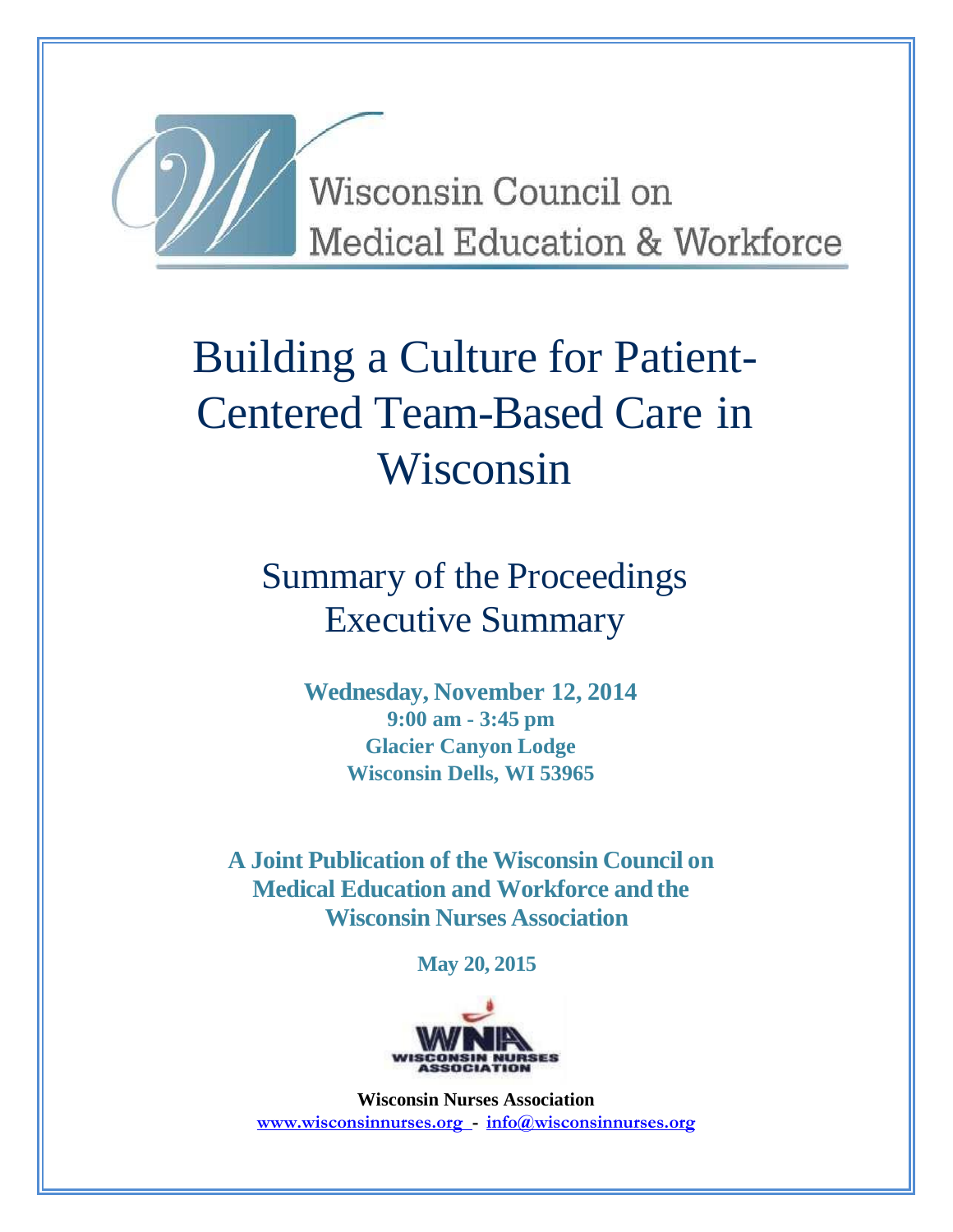# **Executive Summary Creating a Culture of Patient-Centered Team-Based Care**

# **Background**

Achieving the triple aim of "access, quality, and cost" continues to be a widespread shared vision within Wisconsin's health care community. What we're doing now as health care providers and systems falls short of patient, provider, and payor expectations. It's time to try something different. In January 2014, the Wisconsin Medical Society, Wisconsin Hospital Association, and theWisconsin Nurses Association came together to discuss health care redesign strategies, most notably patient- centered team-based care. All agreed that it was time to embrace, promote, and support modelsof patient-centered team-based care in Wisconsin. Critical to this is changing the culture ifsuch advances are to be sustained. According to the U.S. Centers of Disease Control and Prevention, team-based care has the potential to improve the effective delivery and use of clinical andother preventive services to prevent disease, detect diseases early, and eliminate risk factors and mitigate or manage complications of chronic disease (Naylor MD, Coburn KD, Kurtzman E. March, 2010).

Drivers supporting a deeper and broader examination of team-based care are many and includebut are not limited to:  $(1)$  supports for care coordination as outlined in the Affordable Care Act;  $(2)$  two publications that include *Who Will Care For Our Patients?* and *100 New Physicians a Year: AnImperative for Wisconsin* (Wisconsin Hospital Association, March 2004, and November 2011) whichemphasized the need to continue dialogue and discovery of models of team based care in Wisconsin; (3) the *Summit 2.0 – Primary Care Workforce Summit Plan Development Meeting* (Wisconsin Academy ofFamily Physicians, November 13, 2013); (4) increasing interest in team-based care among Wisconsin's health care providers; (5) Reference Report *Care Coordination and Nursing's Role* (Wisconsin Nurses Association, 2011); (6) Medicare payment for quality outcomes; (7) associated penaltiesfor readmissions less than 30 days post discharge; and (8) a growing body of literature and evidence for team-based care.

# **Vision for the Conference**

Based on these aforementioned factors, a unique and innovative one-day summit was created, sponsored by WCMEW, to focus on Wisconsin health care organizations that are creating a culture of patient-centered team-based care. It was envisioned that such a statewide event would provide the opportunity for attendees to engage in discussions about how cooperation and integrationhealth professionals leads to continuous improvement of patient care. The conference would be entitled: *Building a Culture for Patient-Centered Team-BasedCare.*

# **Planning Committee**

To be successful, WCMEW ascertained that it would require a shared vision from a diverse planning team who could tap the expertise of "grass tops" and "grass roots" leadership for team-based care in Wisconsin communities and Wisconsin health care organizations and systems. It was further agreed that reaching the diverse voices of health care providers and key community-based organizations serving patients, families, and population groups was needed and that a rural, suburban, and urban perspective was paramount to assure balance.

In February 2014 a planning committee was formed under the leadership of WCMEW. Members included: Wisconsin Rural Health Cooperative, Pharmacy Society of Wisconsin, Wisconsin Nurses Association, Wisconsin Medical Society, Wisconsin Hospital Association and the Wisconsin Academy of Physician Assistants. The planning committee targeted its conference outreach to health care professionals interested in implementing successful teams in their organizations, including: physicians, nurse leaders, nursing staff,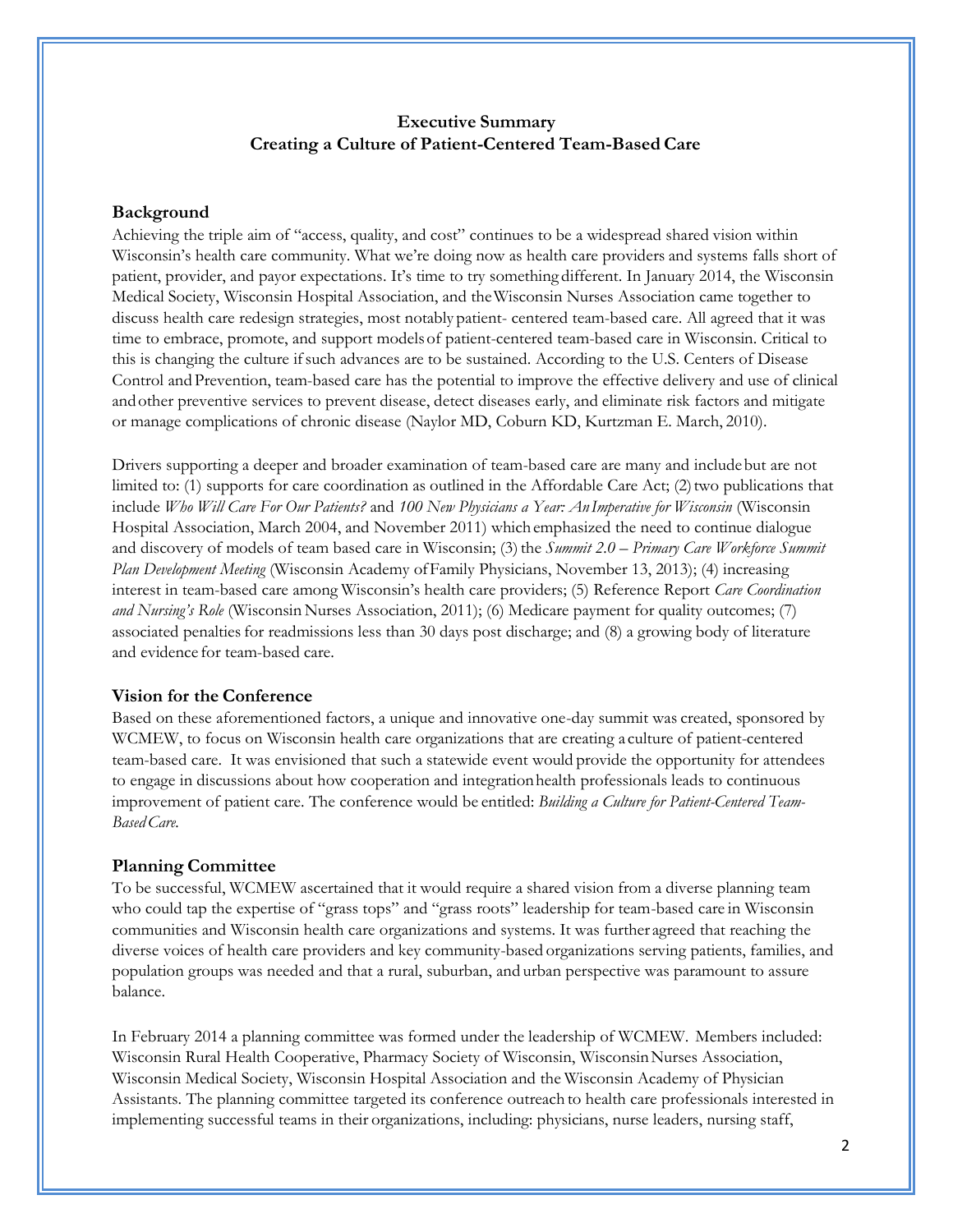pharmacists, physical therapists, physician assistants, advance practice registered nurses, social workers, administrative leaders, and anyother health care staff who design and support team-based care initiatives within theirorganizations.

# **Processes Used to Develop the Conference**

In designing the agenda, Co-chairs Charles Shabino, MD, Chief Medical Officer, Wisconsin Hospital Association, and Gina Dennik-Champion, MSN, RN, MSHA, Executive Director, Wisconsin Nurses Association and the Wisconsin Council on Medical Education and Workforce (WCMEW) planning committee posed five key questions to guide planningprocesses:

- 1. What is the state of team-based care in Wisconsin?
- 2. Why are teams formed?
- 3. What are the key ingredients needed for teams to be successful?
- 4. What are the barriers to team-based care?
- 5. How do we as a state move team-based care forward?

Using these questions as a foundation, the planning committee reached out to health care organizations and professional associations for the purpose of developing the statewide summit. Abstracts were widely solicited from Wisconsin teams who could address one of three topics that provided the "best fit" for their team: (1) mission and driving forces; (2) team interaction and culture; and (3) patient population served and outcomes. In the end, 40 abstracts were receivedand published in a conference compendium, 12 abstract authors were invited to formally serve aspanel presenters, and 25 poster presenters shared their team-based care approaches and experiencesduring the conference.

Additionally, three keynote presenters were invited to lay a foundation of the conceptual, professional, and practical considerations in developing and sustaining patient-centeredteam-based care. The keynotes included Maureen Smith, MD, MPH, PhD, University of Wisconsin; Andy Anderson, MD, MBA, Aurora Health Care Inc.; and Richard Dart, MD, President, Wisconsin Medical Society. After the luncheon keynote, attendees viewed over 30 abstracts and Gina Dennik- Champion, RN, MSN, MSHA, Wisconsin Nurses Association closed the conference with a synopsis of what was learned using the five questions posed above by the conference planningcommittee.

# **TheConference –CreatingaCulture for Patient-CenteredTeam-BasedCare**

On November 12, 2014, the conference was held in the Wisconsin Dells, Wisconsin. Approximately 200 people participated in dynamic learning that included a welcome session,three keynote addresses, twelve panel presentations, and a closing session. The key messages fromthe conference presenters and panelists are summarized asfollows:

# **Welcome and Opening Remarks**

Dr. Charles Shabino, MD, provided opening remarks and set the overall tone of the conference.He encouraged all participants to visit the poster presentations during the luncheon break. He then shared the five key questions that were identified as important to the outcome of the conference and laying the groundwork for future collective action.

- 1. What is the state of team-based care in Wisconsin?
- 2. Why are teams formed?
- 3. What are the key ingredients needed for teams to be successful?
- 4. What are the barriers to team-based care?
- 5. How do we as a state move team-based care forward?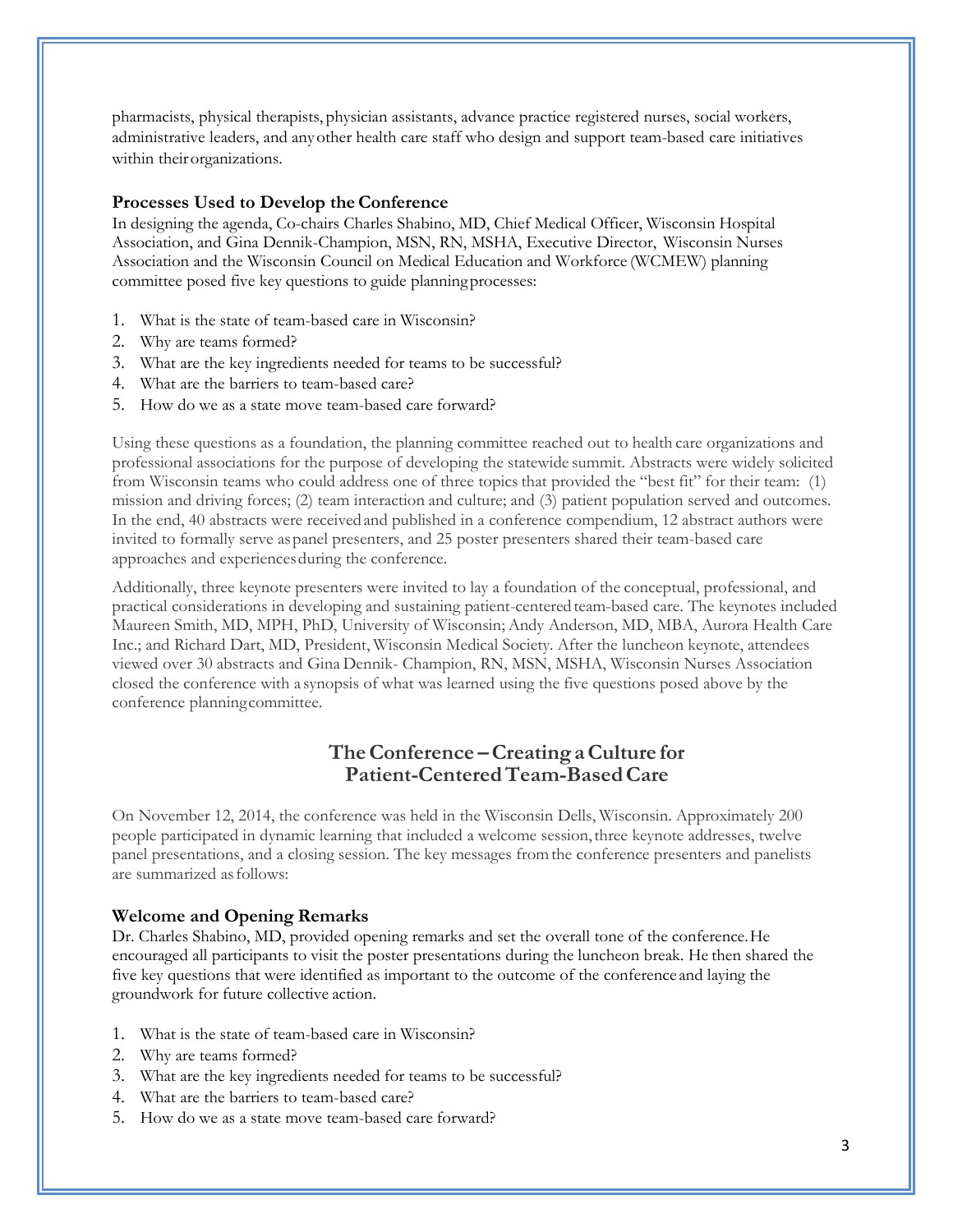# **Keynote #1: The New Role of Teams in the New American Population Health**

Dr. Maureen Smith, MD, MPH, PhD focused her remarks on the rationale for team-based care and offered a conceptual framework for team collaboration and patient coordination, particularly for those patient populations with chronic diseases. She stressed the importance of teamtraining.

When conceptualizing and implementing team training it is important to: train teams in skill sets correlated to success; build team training around a project; create an environment that supportsthe team and utilization of the following three elements of training be addressed: knowledge, skills, and attitudes. She recommended two evidence-based training frameworks:

*TeamSTEPPS:*

Known as *Team Strategies to Enhance Performance and Patient Safety*, this "train-the-trainer" framework was developed by the U.S. Department of Defense, Agency for Healthcare Research and Quality, and the American Institutes for Research. There is a national infrastructure forthis framework which can be customized for any organization. It uses knowledge, skills, and attitudes. To learn more, go to: <http://www.ncbi.nlm.nih.gov/books/NBK43686/>

 *Medical Team Training* is a framework developed by the Veterans Administration Centerfor Patient Safety and Medical Team-Training. This is a "train-the-staff" model and focuses on "teams building teams." This includes learning sessions led by a multidisciplinary team that includes leadership; peerto-peer communication; follow up support to teams that are trained; and simulation. To learn more, go to: <http://www.ncbi.nlm.nih.gov/pubmed/17566541>

Dr. Smith stressed that team leadership is not enough. The system itself is a crucial element if a team is to be successful. The system creates the environment.

# **Keynote #2: Cultures that Make Teams Successful**

Andy Anderson, MD, MBA addressed the need for communicating a burning platform for change and the elements of team-based culture. He stressed that competence, relatedness, and autonomy must undergird effective team development. He described the current health care landscape in terms of our current focus on volume-based/episodic care to a desired future state hallmarked by value-based and continuous care. He provided an in-depth overview of the team-based caremodel being adopted across the Aurora Health System in Milwaukee, Wisconsin. Aurora's conceptual framework for team-based care employed two evidence-based training frameworks:TeamSTEPPS and LEAN. He provided an overview of teamwork elements and practical tools thatincluded: mutual support; task assistance; feedback using an "assertive statement" methodology; closed-loop communication; situation, background, assessment; "SBAR" huddles; white boards; and the importance of patient-centeredness.

# **Panel Presentations**

Three panels presented throughout the day each focusing on an important element ofsuccessful team development and implementation.

# **Panel #1**

The first panel addressed the importance of an organization-wide mission that recognizes and responds to the internal and external driving forces. The different models offered by the panelists included:

- PACE and Family Care Partnership, Community Care, Inc.
- APRN Hospitalist Programs in Rural, Critical Access Hospitals, Ministry Health Care
- VA GRECC Connect Geriatrics Clinic, William S. Middleton VA Hospital
- HIV and Integrated Mental Health Services, Medical College of Wisconsin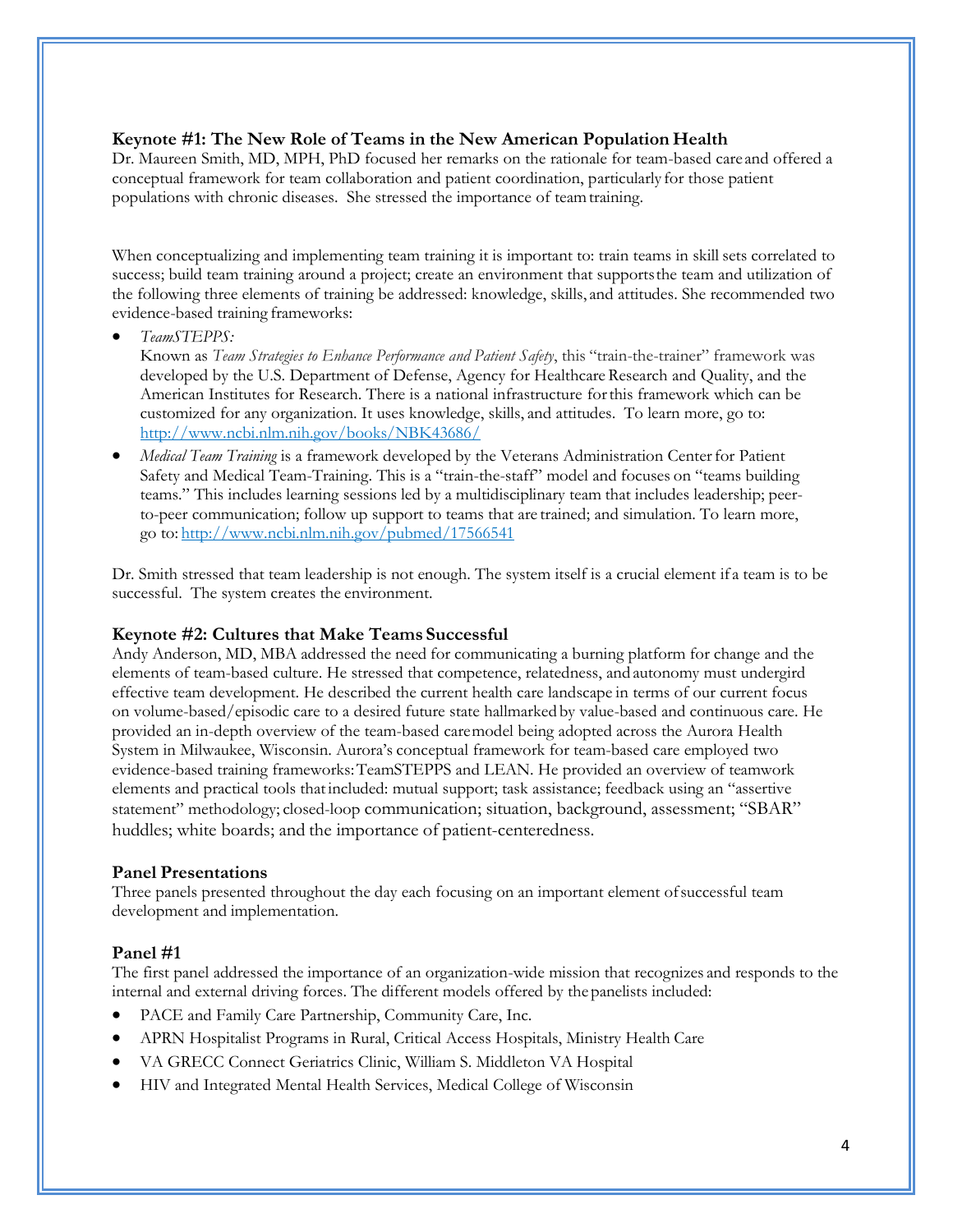# **Panel #2**

Members presented their models that included a conversation about team interaction and culture. The panelists also shared information on the populations that they served. Panelists represented the following organizations and their team-based model:

- Acute Care for Elders (ACE) Team, UW Hospitals & Clinics
- Wisconsin Avenue Clinic Patient-Centered Team, Wheaton Franciscan Healthcare All Saints
- UW Family Medicine Clinics, Aurora Health Care
- Palliative Care, Monroe Clinic

# **Panel #3**

Members presented information on the team-based care model from the perspective of thepatient population served and care outcomes. They shared the importance of collecting and analyzing data in order to demonstrate the success or improvements needed for the team. The members ofthe panel represented the following organizations.

- Tracheostomy and Home Ventilator, Children's Hospital of Wisconsin
- New London's Line Up, ThedaCare Physicians
- Ambulatory Pharmacy Department, Froedtert and the Medical College of Wisconsin
- Primary Care Services for the Hispanic Population, Sixteenth Street Community Health Centers

# **Keynote #3: Team-Based Care: A Commentary**

Richard Dart, MD, reported that he has made team-based care his priority in his current termas President of the Wisconsin Medical Society. He reported the many complexities that health care providers face in delivering quality care. He stressed the importance of multidisciplinary team work and collaboration. He described the challenges of complex care management and highlighted the components of team-based care that included leadership, compassion, and caring. He said that health care is important and expensive and that insurance companies and employers constantly say that health care "costs a lot" and they pay the bills. He said it was our shared obligation to show them "what we are going to do about this." He closed by citing the Voltair quote: *Don't let the perfect be the enemy of the good.*

# **The Day's Recap and Next Steps**

Gina Dennik-Champion, RN, MSN, MSHA, provided a comprehensive synopsis of the day's learnings framed by the five questions posed at the outset of the conference. Team-based carehas the potential to produce high rates of patient satisfaction by listening to the patient perspectiveand getting them the help they need. Most of what we're doing now doesn't meet patient, provider, and payor expectations. Teams are created to assure patient safety, quality, and patient-centeredcare.

Teams are also created to control costs. Teams have the potential to deliver on all three levels of prevention: primary, secondary, and tertiary. She stressed that, at the macro level, teams need the collective support and collaborative engagement from parent organizations if patient-centeredteam- based care is to move forward and be sustained as a critical heath care system redesignstrategy.

# **Poster Sessions**

The conference also included time for review of 25 submitted posters. The poster sessionprovided an opportunity for poster authors to dialogue with the conference participants about team-based care models and programs.

# **Next Steps**

In a collaborative effort between the Wisconsin Council on Medical Education and Workforce and the Wisconsin Nurses Association, a set of conference proceedings is expected to be published in March 2015 to lay the groundwork for future action. Readers should be aware that a compendium of conference abstract